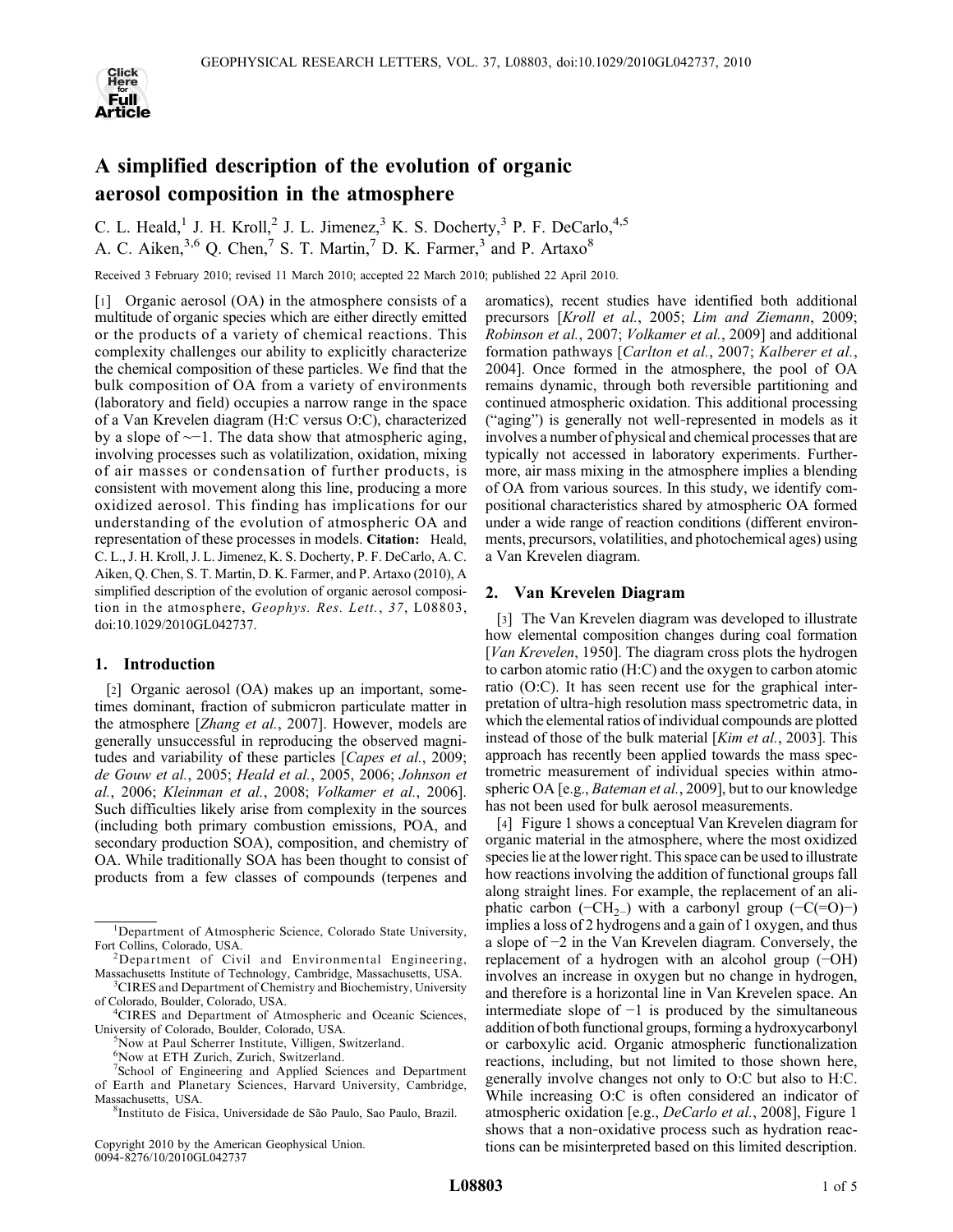

Figure 1. Van Krevelen diagram illustrating how functionalization reactions of organic species affect H:C and O:C from an arbitrary starting point. Each arrow corresponds to the addition of a particular functional group to an aliphatic (unfunctionalized) carbon. Lines of constant carbon oxidation state are shown in grey.

Conversely, the oxidation of an alcohol to a carbonyl involves no change to O:C.

## 3. Application of the Van Krevelen Diagram to Atmospheric Aerosol

[5] Atmospheric OA consists of a multitude of compounds with a wide range of properties. Typically less than 20% of the mass of OA can be speciated [Williams et al., 2007]. Estimation of bulk elemental ratios can provide insight into the composition of OA in the atmosphere. One recently used method utilizes data from the Aerodyne high resolution aerosol mass spectrometer (HR‐AMS). The HR‐AMS provides mass spectra of an ensemble of submicron OA particles in real time, with sufficiently high mass resolution that the chemical formulae of all important ions (especially below  $m/z \leq 100$ ) can be unambiguously determined [DeCarlo et al., 2006]. As demonstrated by Aiken et al. [2007, 2008], summation of the abundances of each element within each ion, and correction by an empirical factor to account for biases in ion fragmentation, allows for the determination of elemental ratios (O:C and H:C) of the OA. Results for individual organics are somewhat uncertain (with errors of ∼30% for O:C and 10% for H:C [Aiken et al., 2007]), but these uncertainties are likely to be substantially lower for the large ensemble of organics found in ambient aerosol, due to averaging of non‐systematic errors. Elemental ratios estimated from AMS measurements from several laboratory and field measurements are explored here.

[6] Figure 2 shows a Van Krevelen diagram of the bulk composition of OA. Mean values from field experiments are shown as solid circles. These include the Study of Organic Aerosol at Riverside (SOAR‐1) campaign in Riverside, California in summer 2005, the Amazonian Aerosol Characterization Experiment (AMAZE‐08) in the central Amazon Basin, during the wet season of 2008 [Chen et al., 2009], and both the aircraft and T0 site during the Megacity Initiative: Local and Global Research Observations (MILAGRO) campaign in Mexico City in Spring 2006 [Aiken et al., 2008; DeCarlo et al., 2008]. Also shown is the elemental composition of the individual Positive Matrix Factorization factors during MILAGRO. These factors have been shown to represent freshly emitted OA (HOA, BBOA) and more oxidized OA (progressing from OOA2 to "aged" OOA1) [Aiken et al., 2008]. Laboratory studies are shown with diamonds. These include a series of vehicle and biomass burning POA (diesel, gasoline, smoke from lodgepole pine and sage/rabbitbrush burning) from Aiken et al. [2008], laboratory-generated SOA from  $\alpha$ -pinene ozonolysis at decreasing OA mass loadings (from left to right) [Shilling et al., 2009] and the products of heterogeneous oxidation of squalane with increasing OH exposure (from left to right) [*Kroll et al.*, 2009]. Finally, the evolution of the elemental composition of OA for a series of thermo‐denuder experiments (with temperature increasing left to right) is shown as open circles [*Huffman et al.*, 2009]. All these data line up in the Van Krevelen diagram along a line with a slope of ∼−1.

[7] Figure 3 shows the Van Krevelen diagrams for the complete set of OA measurements from three field campaigns (SOAR‐1, AMAZE‐08, and MILAGRO) where measurements line up approximately with the −1 slope (slopes of −1.1, −1.1, 0.8 fitted with reduced‐major axis approach) with Pearson correlation coefficients of −0.90, −0.64 and −0.62 respectively. The aerosols sampled at Riverside exhibit a limited range of composition, which likely reflects predominantly anthropogenic sources of OA, both primary and secondary, transported from the center of the Los Angeles basin. Aerosol loadings at the AMAZE‐08 site, are substantially lower [Chen et al., 2009] which may explain the higher degree of scatter on the elemental ratios. OA in this clean, forested environment exhibits a wide range of oxygen content, with more oxidized aerosol than observed at Riverside. This may be the result of differences in aerosol sources, level of aging, and/or aerosol loading. Given the more extensive sampling of source types and air mass ages possible aboard an aircraft compared to a single field site, the observations made aboard the C‐130 during the MILAGRO campaign likely reflect the most diverse dataset here. These measurements are colored by a photochemical clock representing the conversion of nitrogen oxides to total reactive nitrogen. We find that the aerosol composition generally appears to move down this composition line in Van Krevelen space, as a function of photochemical age.

### 4. Discussion

[8] Figures 2 and 3 illustrate that OA occupies a remarkably narrow linear area in Van Krevelen space, indicating a tight coupling between particulate H:C and O:C. Thus OA has a characteristic bulk elemental composition, with a rough empirical formula of  $CH_{2-x}O_x$  (x = 0–1). This holds true for a wide range of OA types ‐ laboratory/ambient, biogenic/ anthropogenic, urban/remote, and freshly emitted/aged. It should be emphasized that since Van Krevelen plots provide no information on molecular structure or carbon number, the molecular species in each case are almost certainly different, even if the average elemental compositions are the same. Moreover, all reported elemental ratios are bulk measure-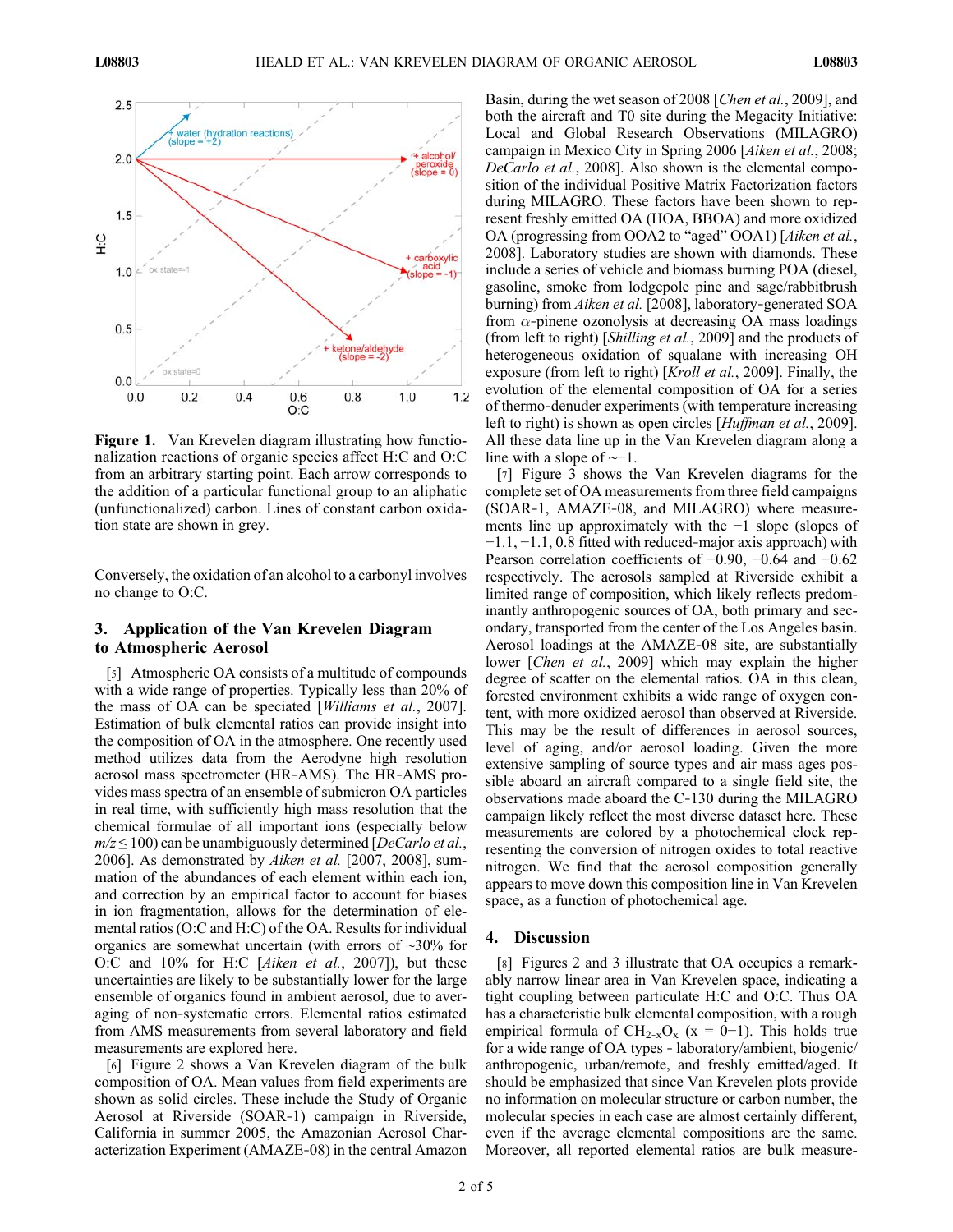

Figure 2. Van Krevelen diagram of elemental ratios estimated from HR–AMS measurements of organic aerosol. These include mean observations from field studies (solid circles), lab studies (diamonds), and thermal denuder experiments (open circles). Also shown are the positive matrix factorization components of the MILAGRO observations ( $1 = HOA$ ,  $2 =$ BBOA,  $3 = OOA2$ ,  $4 = OOA1$ ) [Aiken et al., 2008]. Line with  $-1$  slope is illustrative and originates at O:C = 0 and  $H: C = 2$ , corresponding to an arbitrarily long acyclic alkane.

ments, the averages of a very large number of different molecules, and individual species have a much wider range of H:C and O:C. Indeed, ultrahigh‐resolution electrospray ionization mass spectrometry of SOA [e.g., *Bateman et al.*, 2009] results in Van Krevelen plots that are roughly centered on the fitted line, but with a good deal of spread in both the H:C and O:C dimensions. At the same time, the fact that aerosol sampled at different loadings [Shilling et al., 2009] and temperatures [Huffman et al., 2009] fall along the same line indicates that aerosol components of different volatilities do not deviate substantially from this general elemental composition trend, and that volatilization processes involve movement along this line.

[9] As oxidation involves movement towards the right (higher O:C) and the bottom (lower H:C) of the Van Krevelen diagram (Figure 1), the data in Figures 2 and 3 span a range of oxidation of the OA. The trajectory defined by the fitted line in the Van Krevelen diagram can represent some combination of physical mixing and aerosol aging (oxidation, volatilization, condensation). While these processes are inextricable for field studies, the laboratory results [Huffman et al., 2009; Kroll et al., 2009; Shilling et al., 2009] shown in Figure 2 strongly suggest that the fitted line defines an average elemental trajectory associated with aerosol aging. The slope of −1 indicates that for each oxygen atom added upon oxidation, a hydrogen atom is lost. This change is consistent with equal increases in carbonyl and alcohol moieties, such as carboxylic acid addition (Figure 1) as well as with the observed increase in the intensity of the  $m/z$  44 ion (thought to be a marker of acid groups in AMS measurements [Aiken et al., 2008]).

[10] Ambient measurements also scatter around the −1 slope in the Van Krevelen diagram. In particular, the MILAGRO measurements of OA at different photochemical ages suggest a trajectory towards more oxidized aerosol with time (Figure 3c), Physical mixing of fresh POA (O:C∼0, H:C∼2) with more oxygenated OA (O:C∼0.5, H:C∼1.5) can generate the observed −1 slope, but is likely to play a role only in close proximity to emission sources. This may contribute to the strong correlation observed at the Riverside site (Figure 3a).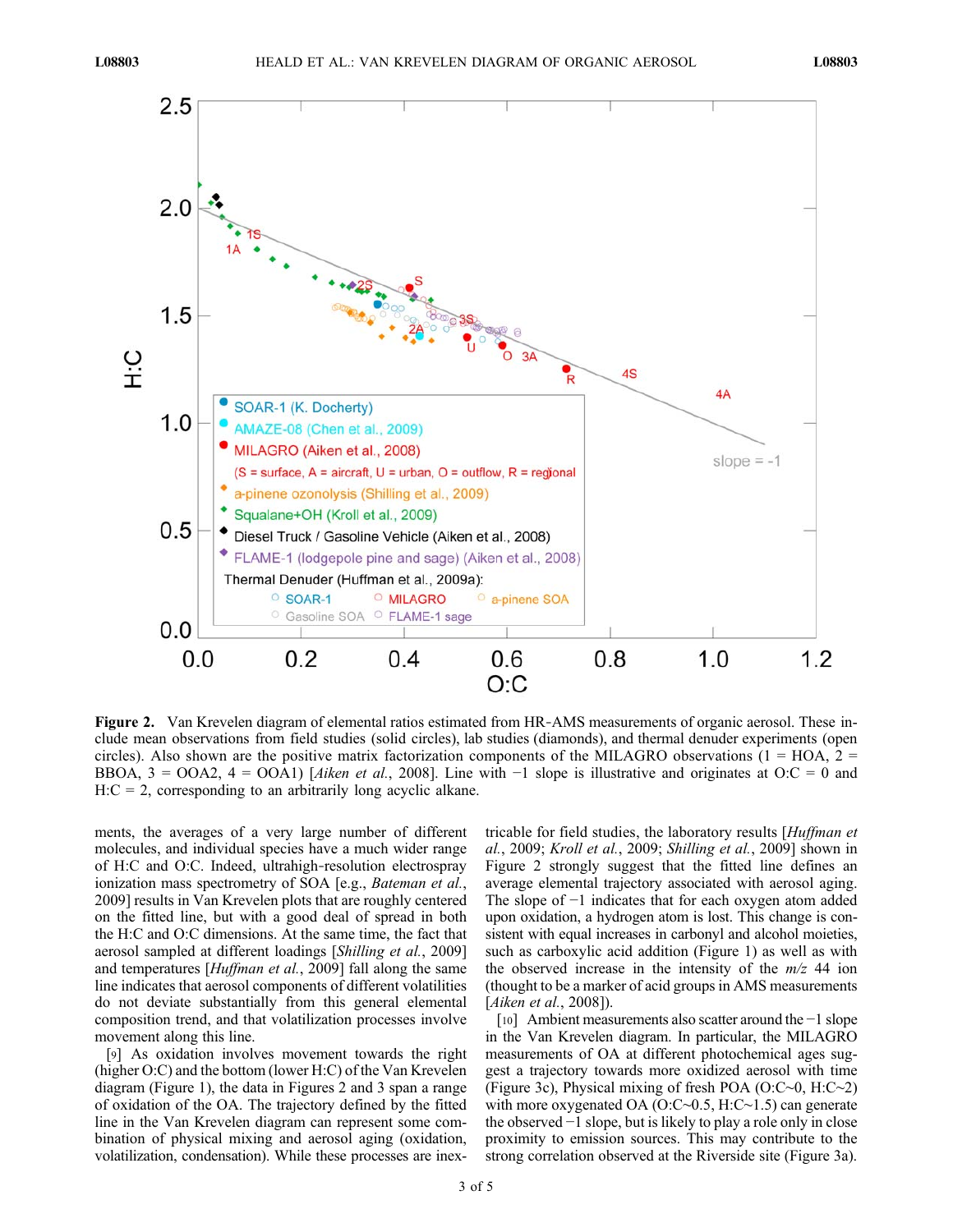

Figure 3. Van Krevelen diagrams of the elemental ratios of organic aerosol measured by AMS during (a) the SOAR‐1 campaign at Riverside, CA (5 minute average); (b) the AMAZE‐08 campaign in the Central Amazon Basin (5 minute average); (c) the MILAGRO C‐130 aircraft campaign over Mexico City (1 minute average) colored by a photochemical clock, represented by the conversion of nitrogen oxides  $(NO_x)$  to total reactive nitrogen  $(NO_y)$ . Lines with −1 slope are illustrative. Correlation coefficient (R) and number of observations (N) are shown. Low loadings increase the uncertainty in elemental analysis, thus observations with OA loadings less than 0.3  $\mu$ g/m<sup>3</sup> are not shown.

[11] This general relationship related to the elemental composition of the aerosol can be used to assess the potential importance of individual species or processes. For example, given that isoprene tetrols ( $O:$ C = 0.8, H:C = 2.4) or glyoxal oligomers (which involves the addition of two water molecules, such that  $O:C = 1.25-2$  and  $H:C = 1.5-3$  for  $n = 1-4$ ) lie substantially above the line in Figures 2 and 3, their

presence would need to be balanced by compounds with low H:C and O:C, suggesting that they do not make up a major fraction of mass of the aerosol studied. Similarly, hydration/ dehydration reactions sometimes associated with oligomerization reactions of particulate organics, involve movement in Van Krevelen space inconsistent with observations, suggesting they do not dominate the evolution of atmospheric aerosol.

[12] It should be noted that the slope or intercept of the best‐fit line for some individual datasets is somewhat different than that shown in Figure 2. The line originates at  $O:C = 0$  and  $H:C = 2$ , corresponding to an alkene or cycloalkane (or arbitrarily long acyclic alkane). However, some of the individual data sets shown, while exhibiting a slope of ∼−1, have a somewhat lower y-intercept; examples include the two datasets of SOA from  $\alpha$ -pinene ozonolysis [Huffman et al., 2009; Shilling et al., 2009] as well as the AMAZE‐08 observations (from a site heavily influenced by isoprene chemistry). Such differences may result from the fact that the SOA precursors fall well below the fitted line (H:C<sub>terpene</sub> = 1.6). However, the y-intercepts ( $\sim$ 1.8) are not quite as low, indicating that the formation of condensable products involved the addition of O with no loss (and possibly a gain) of H, in accordance with known mechanisms [Calvert et al., 2000]. The same is also likely to hold true for SOA from other polyunsaturated species, such as aromatic hydrocarbons (e.g., H: $C_{toluene}$  = 1.14). Moreover, the interpretation of the aerosol composition as a pure H‐C‐O system does not account for nitrogen or sulfur containing moieties. These might influence measured O:C or H:C, and may in fact explain some of the scatter observed in the measurements made in urban/polluted areas (Figure 3).

[13] While the dominant compositional changes observed proceed along a ∼−1 slope, this tight compositional relationship does not hold for all of the datasets. Much of the MILAGRO data (Figure 3c) follows the −1 slope but levels off at high oxidation levels (reducing the overall fitted slope to −0.8). The heterogeneous oxidation of squalane (green diamonds in Figure 2) shows a similar shallow slope at high O:C. This may suggest the greater tendency for alcohol addition, or the increased importance of C‐C bond breaking (fragmentation) reactions, which lead to relatively small changes in H:C. For example, if a carboxylic acid group is added to the site of a C‐C bond cleavage, as suggested by recent experimental work [Kroll et al., 2009], the net effect would be to replace a  $-CH_2$ − group with a −COOH group, for a slope of only −1/2. The composition trend in squalane oxidation in fact appears never to follow the −1 slope. This may represent a contrast between a single‐compound experiment versus a complex atmospheric system where the multiplicity of molecular structures and oxidation pathways average out variability. Further studies of multigenerational oxidative processing are necessary to better understand how the abundances of individual functional groups change upon aging or volatilization in the atmosphere.

## 5. Conclusions

[14] The development of accurate models of OA processing in the atmosphere has been stymied by both a paucity of laboratory constraints on these processes, and the computational cost implicit in a detailed chemical description of these reactions. Atmospheric OA is shown here to have a narrow